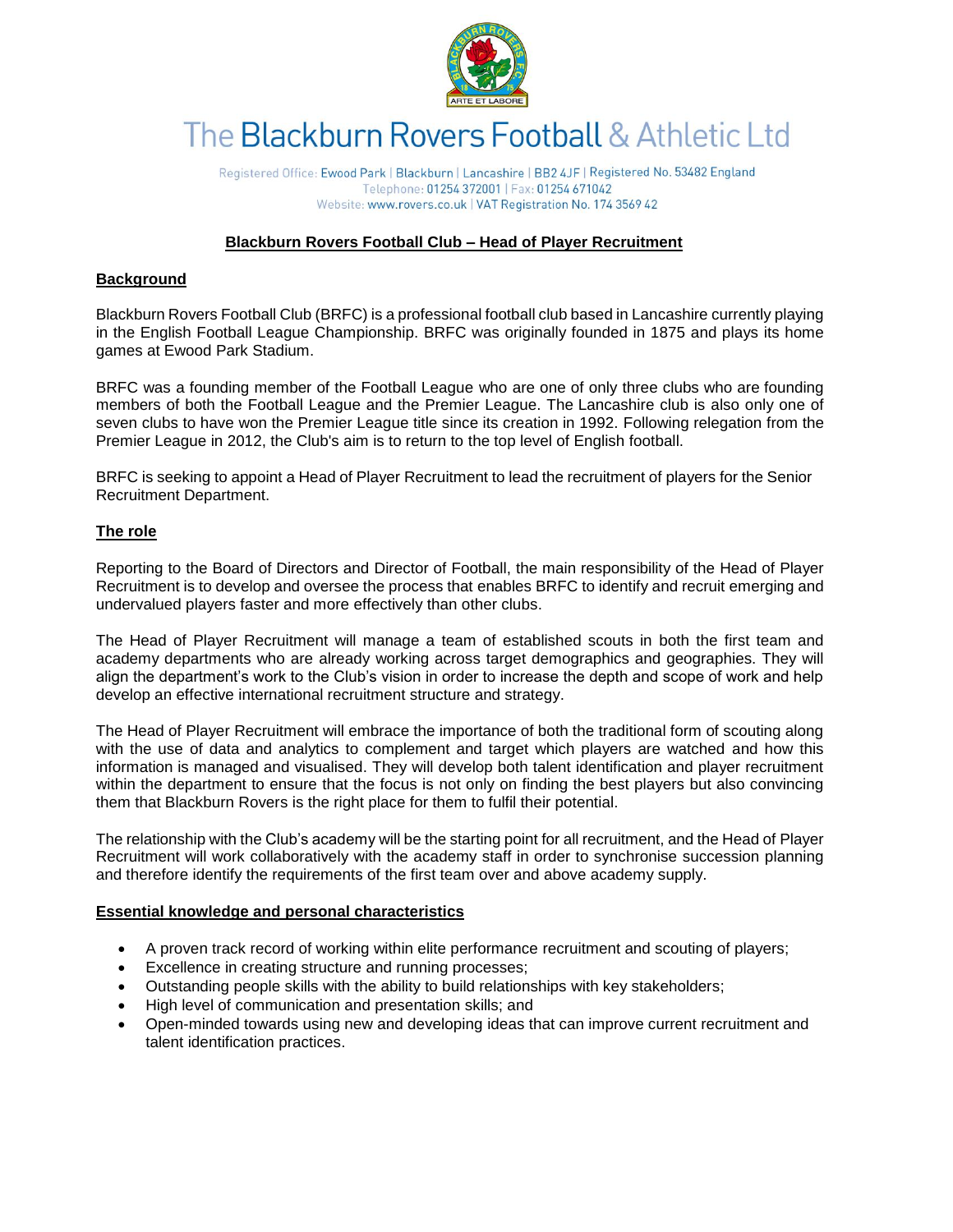# **Location**

The role will be based at Blackburn Rovers Senior Training Centre however will involve a significant amount of travelling both domestically and internationally.

**For further information, including the closing date and how to apply, please see the below job description.**



# **Blackburn Rovers Football & Athletic Ltd Job Description**

| <b>Job title:</b>                  | <b>Head of Player Recruitment</b>                                                                                                                                                                                                                                                                                                                                                                                                                                                                                                                                                                                                                                                                                                                                                                                                                                                                                                                                                                                                                                                                                                                                                                                                                                                                                                                                                                                 |
|------------------------------------|-------------------------------------------------------------------------------------------------------------------------------------------------------------------------------------------------------------------------------------------------------------------------------------------------------------------------------------------------------------------------------------------------------------------------------------------------------------------------------------------------------------------------------------------------------------------------------------------------------------------------------------------------------------------------------------------------------------------------------------------------------------------------------------------------------------------------------------------------------------------------------------------------------------------------------------------------------------------------------------------------------------------------------------------------------------------------------------------------------------------------------------------------------------------------------------------------------------------------------------------------------------------------------------------------------------------------------------------------------------------------------------------------------------------|
| <b>Department:</b>                 | Senior Recruitment Department                                                                                                                                                                                                                                                                                                                                                                                                                                                                                                                                                                                                                                                                                                                                                                                                                                                                                                                                                                                                                                                                                                                                                                                                                                                                                                                                                                                     |
| <b>Based at:</b>                   | Blackburn Rovers Senior Training Centre, Brockhall Village, Blackburn, BB6<br>8FA. Flexibility regarding location is required.                                                                                                                                                                                                                                                                                                                                                                                                                                                                                                                                                                                                                                                                                                                                                                                                                                                                                                                                                                                                                                                                                                                                                                                                                                                                                    |
| <b>Reports to:</b>                 | Board of Directors and Director of Football                                                                                                                                                                                                                                                                                                                                                                                                                                                                                                                                                                                                                                                                                                                                                                                                                                                                                                                                                                                                                                                                                                                                                                                                                                                                                                                                                                       |
| <b>Responsible for:</b>            | Senior and Academy Recruitment & Talent Identification Departments                                                                                                                                                                                                                                                                                                                                                                                                                                                                                                                                                                                                                                                                                                                                                                                                                                                                                                                                                                                                                                                                                                                                                                                                                                                                                                                                                |
| <b>Hours of work:</b>              | A minimum of 40 hours per week plus any additional hours necessary. This will<br>include regular evening and weekend work.                                                                                                                                                                                                                                                                                                                                                                                                                                                                                                                                                                                                                                                                                                                                                                                                                                                                                                                                                                                                                                                                                                                                                                                                                                                                                        |
| <b>Contractual status:</b>         | Permanent                                                                                                                                                                                                                                                                                                                                                                                                                                                                                                                                                                                                                                                                                                                                                                                                                                                                                                                                                                                                                                                                                                                                                                                                                                                                                                                                                                                                         |
| 1. Job purpose:                    | To develop and oversee the recruitment and talent identification process and<br>player acquisition strategies. To also lead and manage the First Team and<br>Academy recruitment departments to ensure integration and collaboration.                                                                                                                                                                                                                                                                                                                                                                                                                                                                                                                                                                                                                                                                                                                                                                                                                                                                                                                                                                                                                                                                                                                                                                             |
| 2. Duties and<br>responsibilities: | To be committed to ensuring the safeguarding and welfare of all elite<br>$\bullet$<br>players, promoting their well-being whilst maintaining professional<br>boundaries;<br>Overall strategic responsibility for player recruitment for Blackburn Rovers FC;<br>$\bullet$<br>To manage effectively and efficiently the operation of the Club's recruitment<br>$\bullet$<br>strategy at First Team and Academy levels, working closely with the Board of<br>Directors and Director of Football regarding the signing of potential players;<br>Drafting and preparing the necessary strategy plans for the recruitment of<br>$\bullet$<br>players at Blackburn Rovers FC;<br>Making sure that the recruitment strategy aligns with the overall vision and<br>$\bullet$<br>strategy for the Club;<br>To develop, review and update the Club's recruitment philosophy, policies,<br>$\bullet$<br>protocols and procedures in ensuring the Academy recruitment is compliant<br>with EPPP requirements;<br>Manage and co-ordinate First Team and Academy Recruitment supporting<br>$\bullet$<br>staff and scouts in accordance with the strategy for the recruitment of players<br>both on a local, regional, national and international scale;<br>Review, update and implement the scouting reports in line with the Club player<br>٠<br>profiles, whilst ensuring all reports are completed by all recruitment staff; |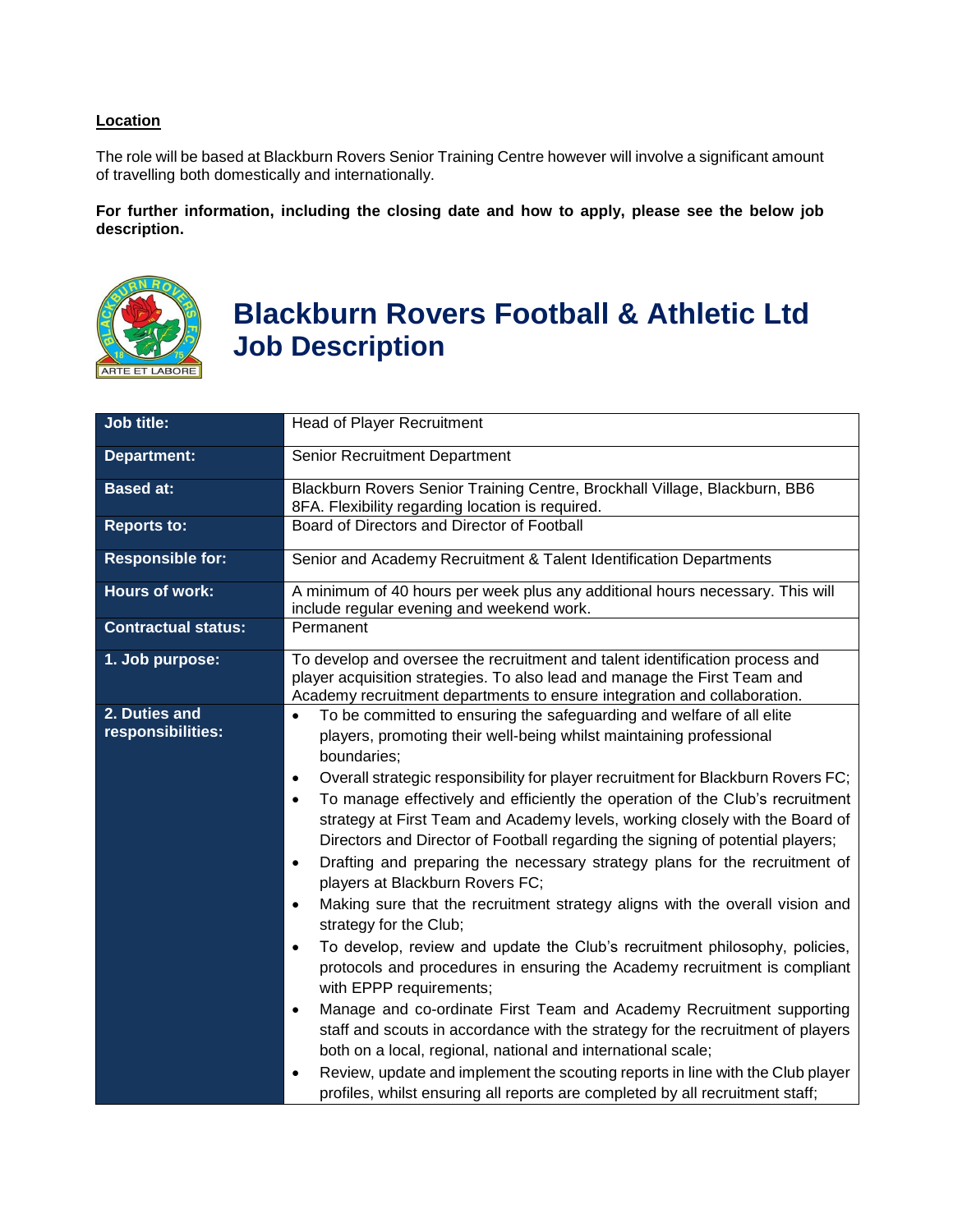| 3. Skills required:       | Lead the creation and develop/maintain appropriate online tools to assist in<br>$\bullet$<br>increasing efficiency in player reporting, targeting, player acquisition and<br>succession planning for First Team and Academy recruitment. Creating robust<br>and comprehensive rating systems and other visualisations to provide up to<br>date insightful information within the recruitment strategy;<br>Continually monitor the performance of the Club's scouting network and<br>٠<br>players identified;<br>Oversee the development of strong relationships with other football club's<br>$\bullet$<br>internationally, nationally and locally as well as other key organisations (e.g.<br>Agencies) to assist with the recruitment of players alongside developing our<br>loan strategy;<br>Review and update recruitment "Depth Charts" on a regular basis, and ensure<br>$\bullet$<br>that all scouting staff are fully aware of these;<br>To ensure the Club's player target list for First Team and Academy is updated<br>٠<br>and monitored on a daily basis in connection with the Club's succession plan;<br>Manage the Club's recruitment budget and scout's expenses;<br>٠<br>Attend relevant Club meetings, whilst also implementing departmental<br>$\bullet$<br>meetings and in-service training for scouts;<br>To ensure compliance with all relevant Club policies, including health and<br>$\bullet$<br>safety policies;<br>To ensure compliance with all relevant legal, regulatory, ethical and social<br>$\bullet$<br>requirements; and<br>To maintain a flexible approach to work at all times.<br>$\bullet$<br>A dynamic, hardworking and enthusiastic individual who is personally<br>$\bullet$<br>committed to achieving agreed objectives;<br>Can bring a strategic overview to recruitment and is able to efficiently manage<br>$\bullet$<br>information from different sources at the same time;<br>Able to work with both data and live scouting to integrate both forms of<br>٠<br>information into the decision making process;<br>Excellent IT skills and a clear understanding of the different recruitment<br>$\bullet$<br>software packages, including the Premier League PMA system and ISF Scout<br>7;<br>Experience of EPPP/ Category 1 regulations;<br>$\bullet$<br>Excellent communication skills and is able to listen to the opinion of others in<br>$\bullet$<br>order to make the best decisions on behalf of the Club;<br>Is aware of own behaviour, strengths and areas for improvement and is<br>$\bullet$ |
|---------------------------|-------------------------------------------------------------------------------------------------------------------------------------------------------------------------------------------------------------------------------------------------------------------------------------------------------------------------------------------------------------------------------------------------------------------------------------------------------------------------------------------------------------------------------------------------------------------------------------------------------------------------------------------------------------------------------------------------------------------------------------------------------------------------------------------------------------------------------------------------------------------------------------------------------------------------------------------------------------------------------------------------------------------------------------------------------------------------------------------------------------------------------------------------------------------------------------------------------------------------------------------------------------------------------------------------------------------------------------------------------------------------------------------------------------------------------------------------------------------------------------------------------------------------------------------------------------------------------------------------------------------------------------------------------------------------------------------------------------------------------------------------------------------------------------------------------------------------------------------------------------------------------------------------------------------------------------------------------------------------------------------------------------------------------------------------------------------------------------------------------------------------------------------------------------------------------------------------------------------------------------------------------------------------------------------------------------------------------------------------------------------------------------------------------------------------------------------------------------------------------------------------------------------------------------------------------------|
|                           | receptive to feedback;                                                                                                                                                                                                                                                                                                                                                                                                                                                                                                                                                                                                                                                                                                                                                                                                                                                                                                                                                                                                                                                                                                                                                                                                                                                                                                                                                                                                                                                                                                                                                                                                                                                                                                                                                                                                                                                                                                                                                                                                                                                                                                                                                                                                                                                                                                                                                                                                                                                                                                                                      |
|                           | Displays a high level of confidentiality in relation to the Club and its<br>$\bullet$<br>personnel;<br>To ensure familiarity and compliance with and commitment to policies and<br>$\bullet$                                                                                                                                                                                                                                                                                                                                                                                                                                                                                                                                                                                                                                                                                                                                                                                                                                                                                                                                                                                                                                                                                                                                                                                                                                                                                                                                                                                                                                                                                                                                                                                                                                                                                                                                                                                                                                                                                                                                                                                                                                                                                                                                                                                                                                                                                                                                                                |
|                           | procedures and other safeguarding documentation as appropriate; and<br>The ability to raise awareness of safeguarding practices and create a culture<br>$\bullet$<br>of trust and inclusion.                                                                                                                                                                                                                                                                                                                                                                                                                                                                                                                                                                                                                                                                                                                                                                                                                                                                                                                                                                                                                                                                                                                                                                                                                                                                                                                                                                                                                                                                                                                                                                                                                                                                                                                                                                                                                                                                                                                                                                                                                                                                                                                                                                                                                                                                                                                                                                |
| 4. Knowledge<br>required: | Proven track record working within a First Team elite performance setting;<br>$\bullet$<br>A proven record of accomplishment of being successful in the identification<br>$\bullet$<br>and recruitment of players across all age groups within an Academy system<br>and professional game;                                                                                                                                                                                                                                                                                                                                                                                                                                                                                                                                                                                                                                                                                                                                                                                                                                                                                                                                                                                                                                                                                                                                                                                                                                                                                                                                                                                                                                                                                                                                                                                                                                                                                                                                                                                                                                                                                                                                                                                                                                                                                                                                                                                                                                                                  |